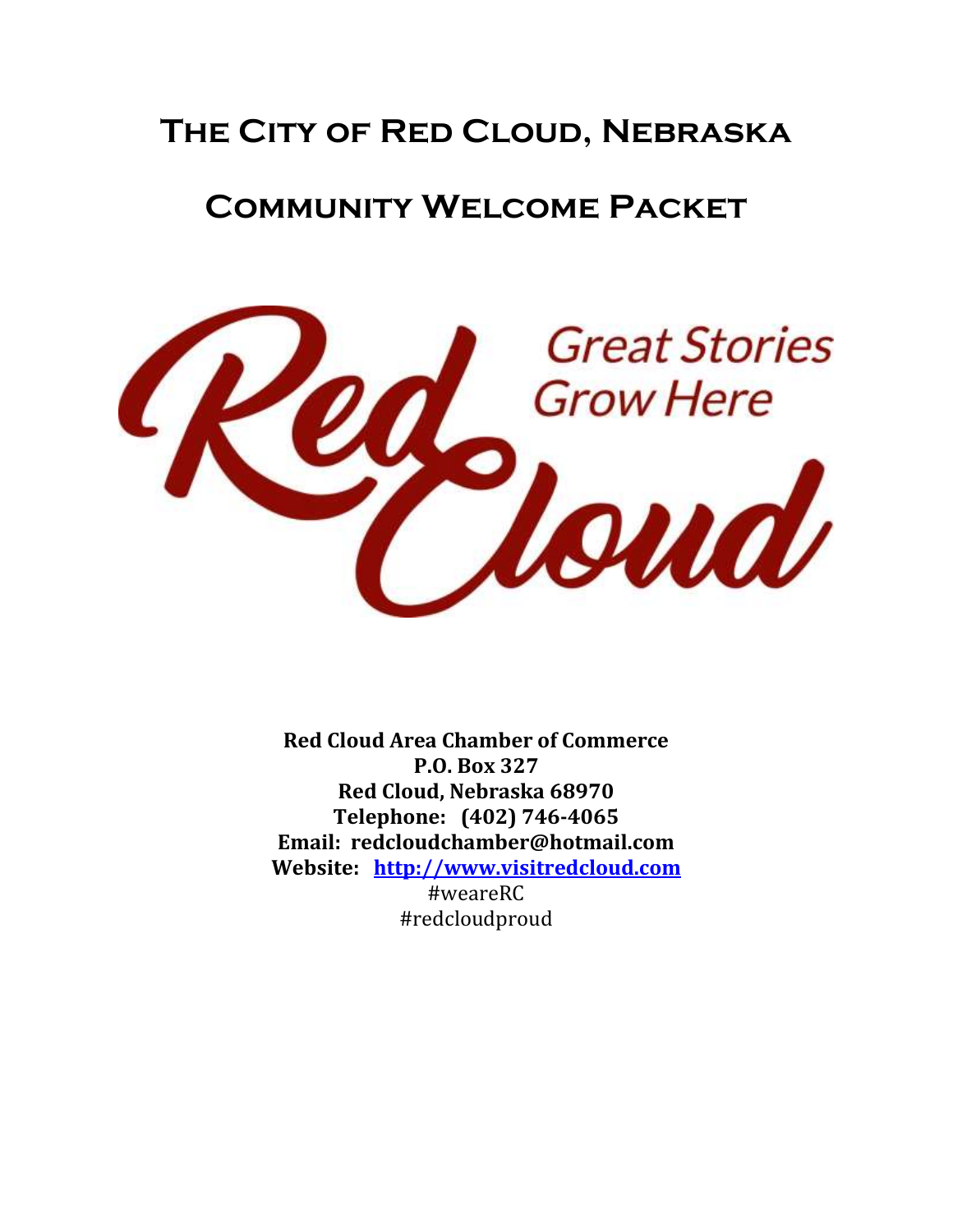# **TABLE OF CONTENTS**

| 2-3 |
|-----|
|     |
|     |
|     |
|     |
|     |
|     |
|     |
| 6   |
|     |
|     |
|     |
|     |
| я   |
| 8   |
| 8   |
| 9   |
| 9   |

## **Welcome To Red Cloud!**

The Red Cloud Area Chamber of Commerce and all of our friendly residents want to welcome you to our community! We have put together this COMMUNITY WELCOME PACKET to provide you with information about our community that can get you familiar a lot faster than having to find everything out by yourself. In addition, we hope that the information provided in this packet will encourage you to take the opportunity to patronize our local merchants, businesses, and organizations. Please get to know them and learn what kinds of goods, services, and activities are available right here in Red Cloud. If you can't find what you're looking for, be sure to ask. Shop Red Cloud first! \* \* \* \* \* \* \* \* \* \*

Red Cloud, named for the Ogallala Sioux Chief, was founded early in 1871 on homestead land filed upon by Silas Garber and company. When Webster County was later organized, Red Cloud was voted the county seat. The election was held in the dugout of Silas Garber, Nebraska's governor, 1875-79. The mainline of the Burlington and Missouri River Railway reached the town in 1879, accelerating immigration from the East and abroad, bringing together a colorful variety of cultural heritages.

During the 1880's Red Cloud served as a division center for the railroad. The architectural design of downtown was established during the prosperous time when many of the first frame and log structures were replaced by more elaborate two-story buildings of brick and stone. The historic brick streets remain in downtown Red Cloud as well as many of the original buildings, including the majestic and refurbished Opera House and the recently renovated Moon Block which is now the National Willa Cather Center and Archive.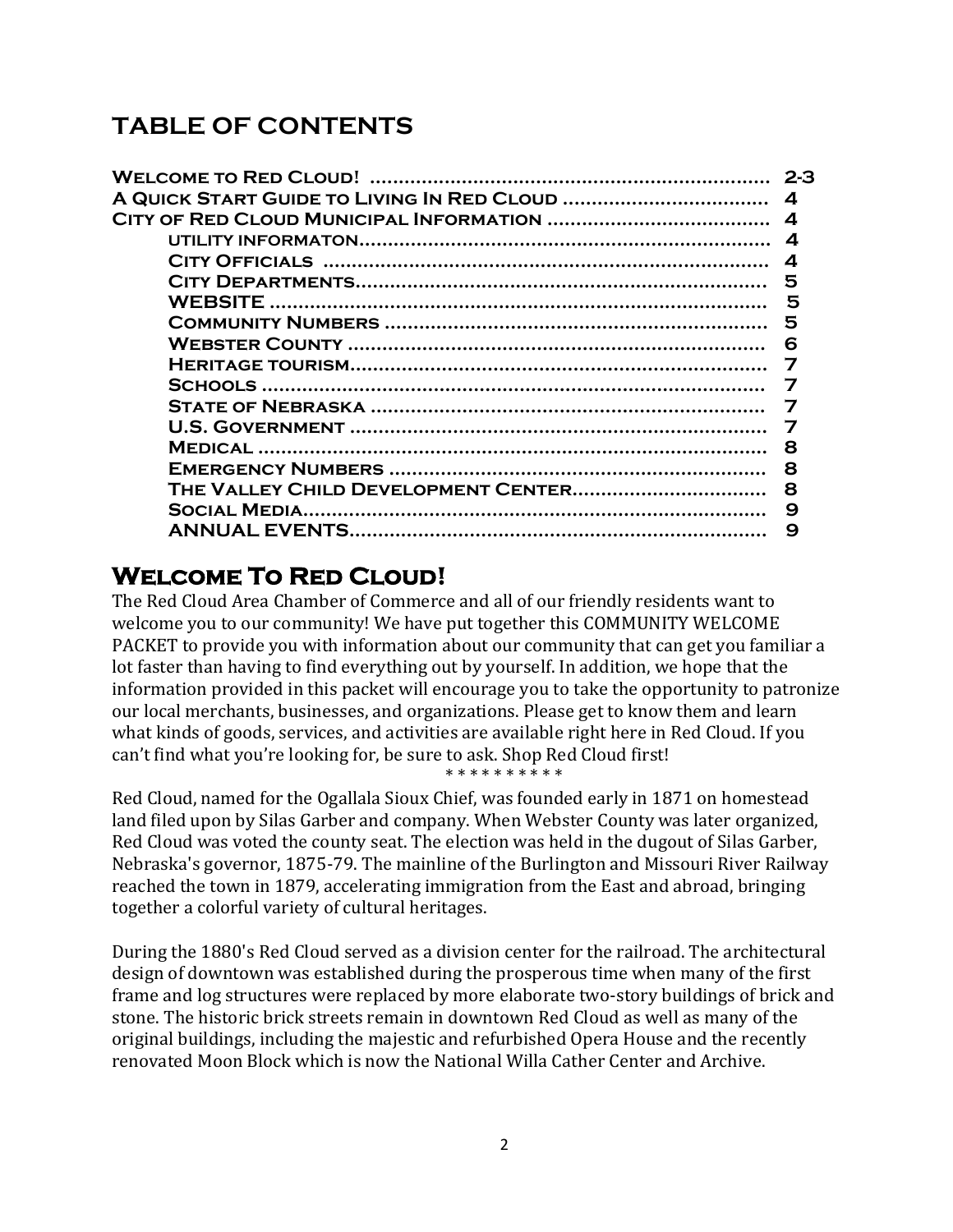Red Cloud is the hometown of Nebraska's Pulitzer Prize winning author, Willa Cather. Here you can visit her childhood home, her beloved Opera House, and other historic buildings related to her life and writing. Located just east of Red Cloud, the Starke Round Barn is truly an architectural wonder. The massive structure measures 130 feet in diameter, and was built using a nail-free construction method. This eye-catching attraction is the largest in Nebraska and the largest "true" round barn in the world. The Webster County Museum is also housed in Red Cloud. The museum displays the rich heritage of early settlers of the plains of Webster County.

#### \* \* \* \* \* \* \* \* \*

So *"WELCOME TO RED CLOUD!"* We sincerely hope you will enjoy living here in the Heartland of America as much as we do. If you have internet access, be sure to visit Red Cloud's website at www.redcloudnebraska.com for more information about our city. If you have any questions, need any additional information or help with anything at all, feel free to call, write, or email:

> **Red Cloud Area Chamber of Commerce P.O. Box 327 Red Cloud, NE 68970 Email: redcloudchamber@hotmail.com (402) 746-4065 [www.visitredcloud.com](http://www.visitredcloud.com/)**

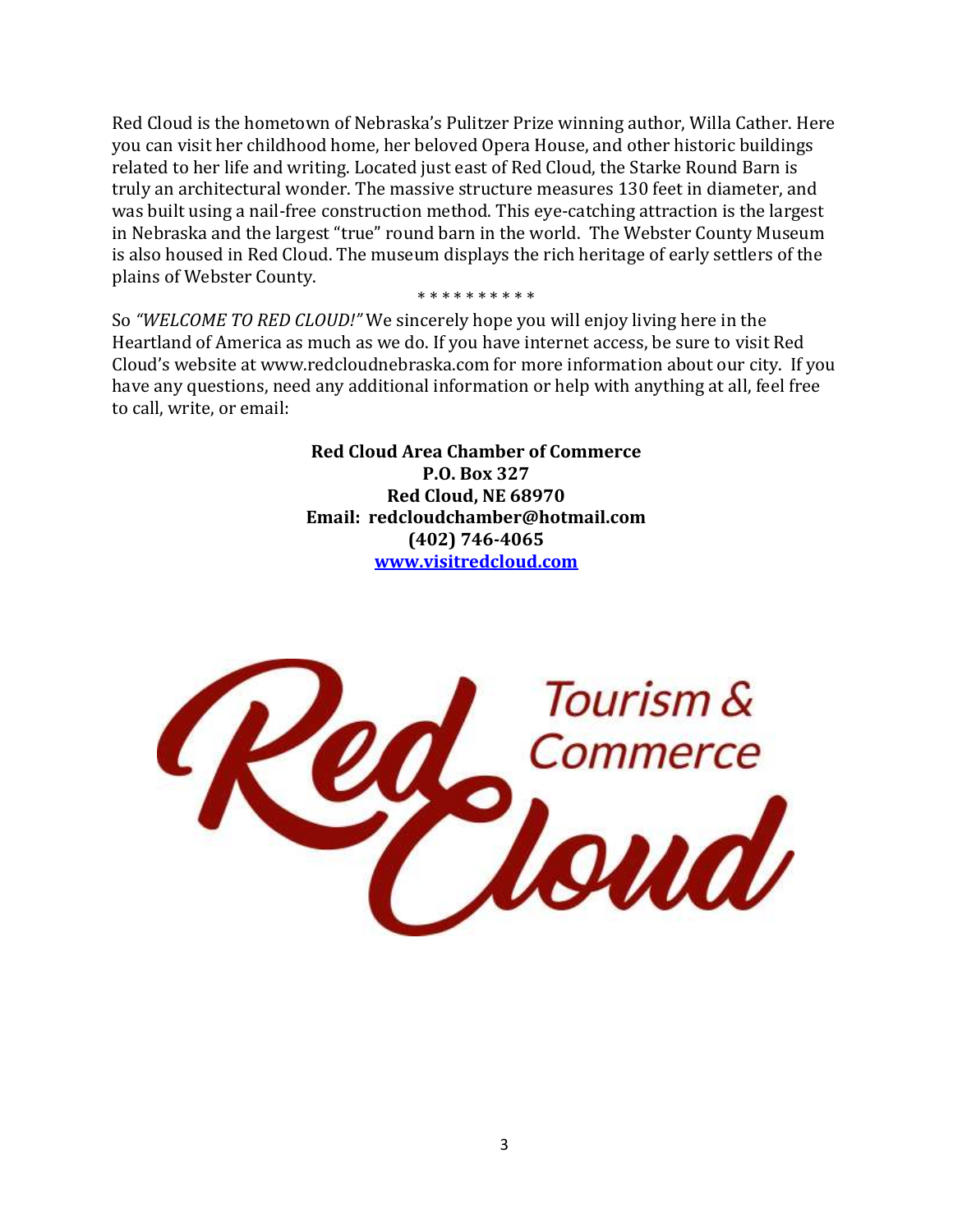## **A Quick Start Guide to Living in Red Cloud**

## **Utility Information**

| Electric, Sewer, Water | City of Red Cloud                                         | 402-746-2215                                 |
|------------------------|-----------------------------------------------------------|----------------------------------------------|
| Electric (Rural Areas) | South Central Public Power District                       | 800-557-5254                                 |
| Trash                  | R&M Disposal                                              | 402-746-2302                                 |
| Natural Gas            | <b>Black Hills Energy</b>                                 | 888-890-5554                                 |
| Telephone Service      | <b>Great Plains Communications</b>                        | 888-343-8014                                 |
| Digital Television     | Great Plains Communications<br><b>Vyve Communications</b> | 888-343-8014<br>855-FOR-VYVE                 |
| Satellite Television   | Direct TV<br>Dish Network                                 | 800-217-9407<br>800-333-3474                 |
| Cellular Service       | U.S. Cellular<br>Verizon<br>Viaero                        | 888-944-9400<br>800-922-0204<br>877-484-2376 |
| Internet               | Great Plains Communications<br><b>Vyve Communications</b> | 888-343-8014<br>855-FOR-VYVE                 |

## **Municipal Information**

## **CITY OFFICIALS**

**Mayor** Todd Brown

**CITY COUNCIL** South Ward: Kyle Bryan North Ward: Gene Horne (President) South Ward: Don Beitler North Ward: Kevin Daehling

**CITY ATTORNEY** Kory McCracken

*Note: The City of Red Cloud has a mayor-council form of government with all city officials elected to four year terms of office. City Council meetings are held at 7:00 pm on the 1st Tuesday of each month at the conference room of the Red Cloud Community Center. The public is welcome to attend.*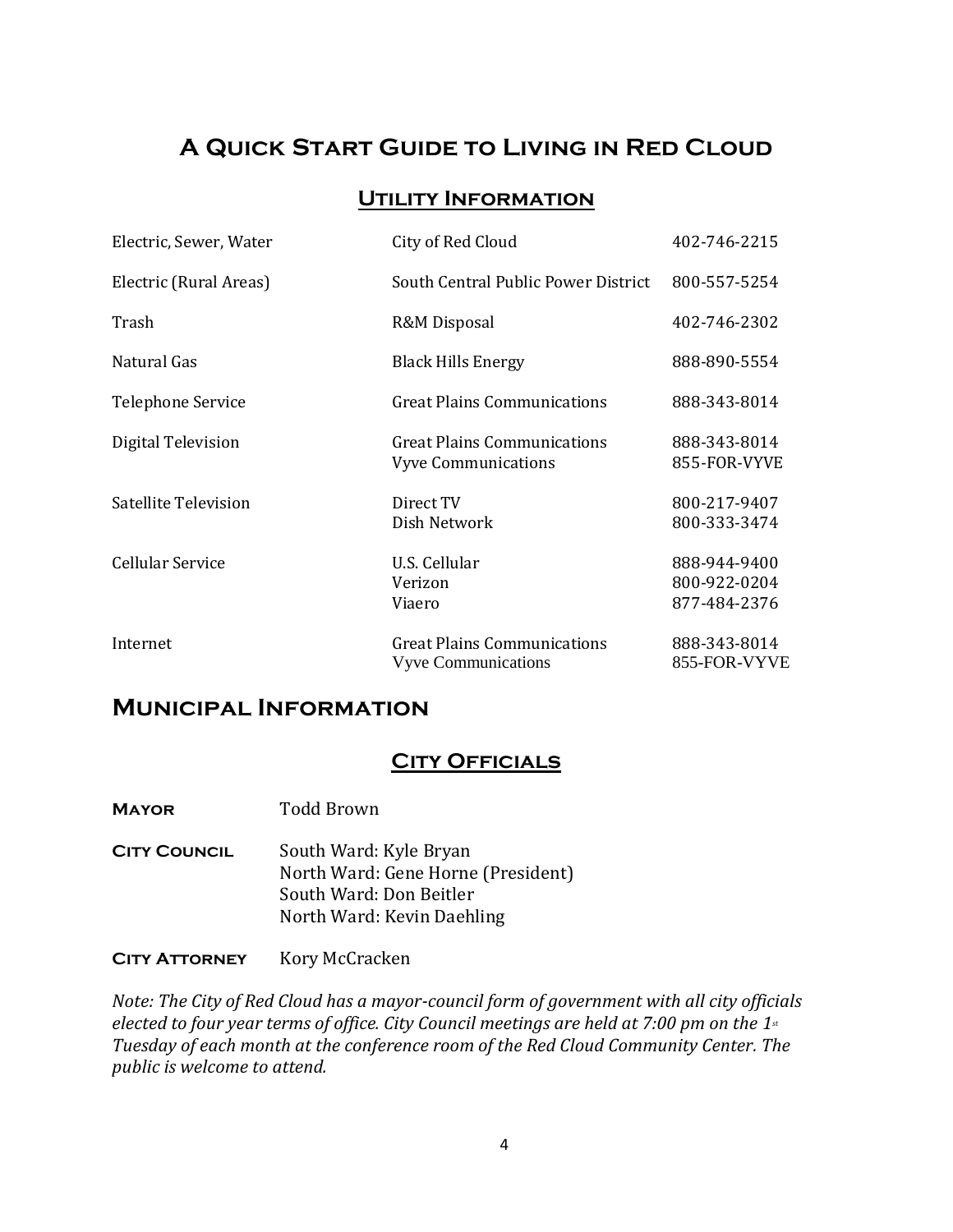## **City Departments**

| Administrative | Casie Olson, City Clerk    | 402-746-2215 |
|----------------|----------------------------|--------------|
| Maintenance    | Mike Clark, Superintendent | 402-746-2214 |

*For information about City Ordinances, forms and permits, incentive programs, job listings or how to pay your utility bill online, visit our website at www.visitredcloud.com and explore our Community and Government pages.* 

## **WEBSITE/BUSINESS DIRECTORY**

The Red Cloud website was updated in the Spring of 2017 and organized to appeal to visitors and locals alike. Red Cloud is quickly garnering a reputation for being a tourist community and many of the amenities and cultural venues that attract folks from all over the country make the quality of life in Red Cloud exceptional for local residents as well, especially for a town of our size. The website has listings for lodging, dining, and retail and a complete business inventory that we simply do not have the space to reproduce on this welcome packet. Please refer to the website or call Jarrod McCartney at 402-746-4065 for more information about local businesses. You will also find most of the information listed below in our community section of the website, where you can also pay your utility bill, read City Council minutes, and find community calendars, a full listing of major events, and news. Go to [www.visitredcloud.com](http://www.visitredcloud.com/) to learn more.

## **Community Numbers**

### **City of Red Cloud 540 North Webster Street Red Cloud, NE 68970 402-746-2215**

| <b>Auld Public Library</b>                     | 402-746-3352 |
|------------------------------------------------|--------------|
| City Clerk                                     | 402-746-2215 |
| <b>Cherry Corner Estates (Assisted Living)</b> | 402-746-2340 |
| Disposal Plant                                 | 402-746-2723 |
| Housing (Parkview Apartments)                  | 402-746-2262 |
| Light & Water                                  | 402-746-2215 |
| Police Department (Non-Emergency)              | 402-746-3612 |
| <b>Power Plant</b>                             | 402-746-2212 |
| Sheriff (Non-Emergency)                        | 402-746-2722 |
| Superintendent                                 | 402-746-2214 |
| <b>Swimming Pool</b>                           | 402-746-3399 |
|                                                |              |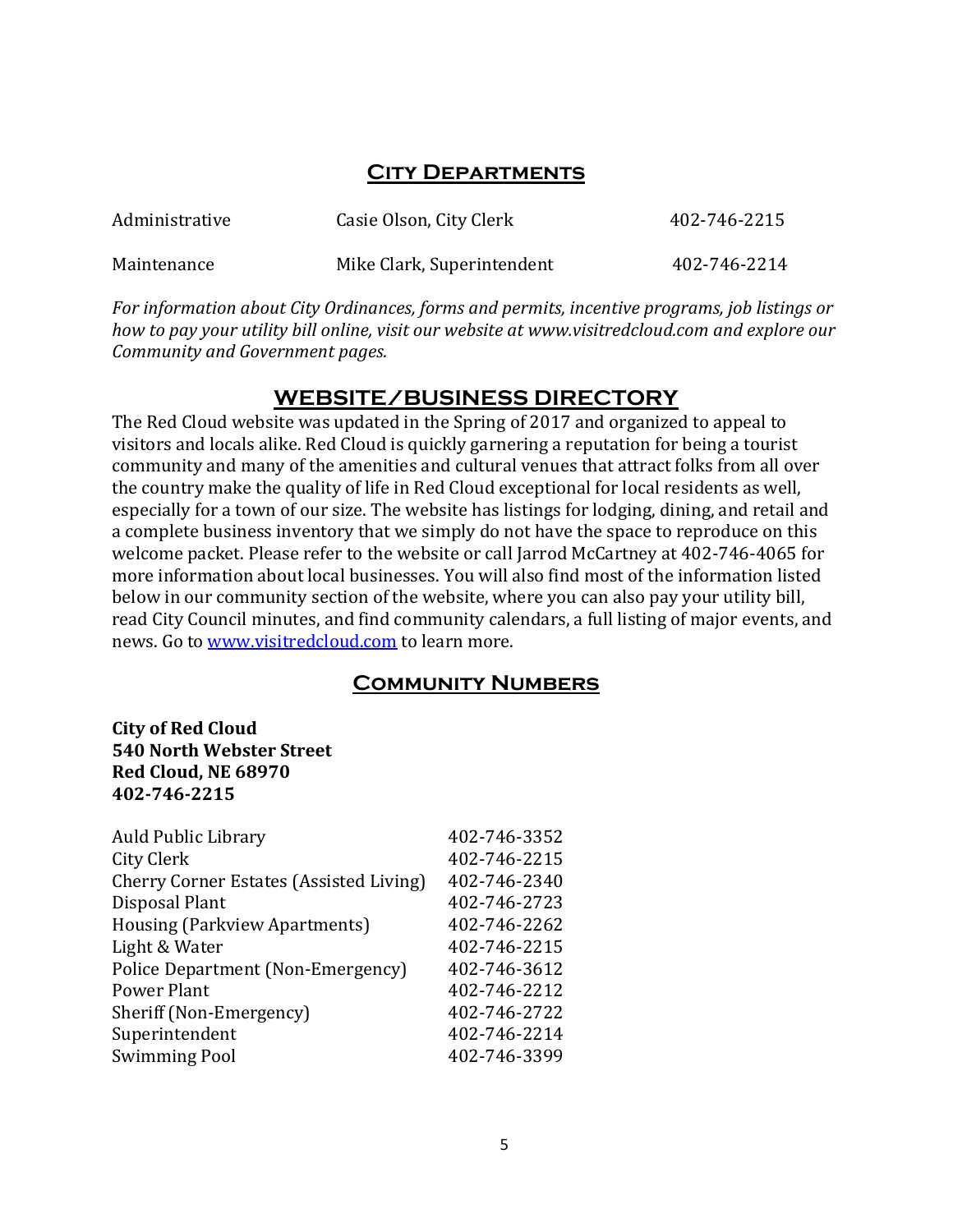

## **Webster County**

**Webster County Courthouse 621 North Cedar Street Red Cloud, NE 68970**

| Assessor                       |
|--------------------------------|
| Attorney                       |
| Clerk/County Court             |
| <b>County Highway Engineer</b> |
| District Court Officers        |
| <b>Extension Service</b>       |
| <b>Noxious Weed District</b>   |
| Sheriff (Non-Emergency)        |
| Treasurer                      |
| Veteran's Service Officer      |
| <b>Historical Museum</b>       |

Assessor 402-746-2717 Attorney 402-746-2902 Clerk/County Court 402-746-2777 County Highway Engineer 402-746-3721 District Court Officers 402-746-2716 Extension Service 402-746-3417 Noxious Weed District 402-746-2890 Sheriff (Non-Emergency) 402-746-3612 or 402-746-2722 Treasurer 402-746-2877 Veteran's Service Officer 402-746-2493 Historical Museum 402-746-2444

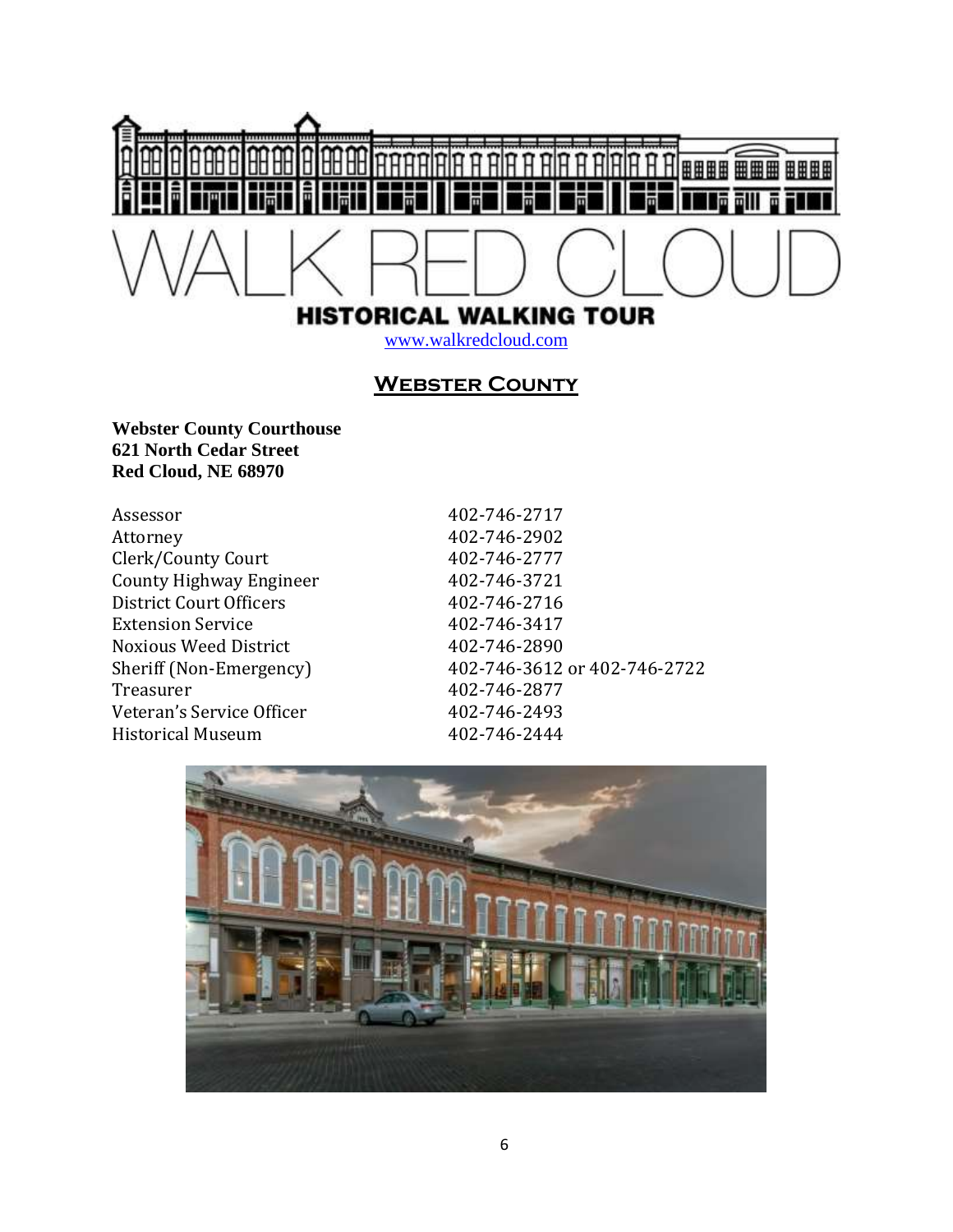## **Red CLOUD TOURISM & COMMERCE**

#### **Jarrod McCartney, Director Justin Armstrong, President**

413 N. Webster (402) 746-3963 Red Cloud, NE 68970 [huskerarmstrong@msn.com](file://///fs2017/Folder%20Redirection/jmccartney/Documents/Commerce%20&%20Tourism/huskerarmstrong@msn.com) Located inside the Red Cloud Opera House in the National Willa Cather Center 402-746-4065 [visitredcloudne@gmail.com](mailto:visitredcloudne@gmail.com)

#### **Willa Cather Foundation/The National Willa Cather Center**

413 N. Webster ttucker@willacather.org Red Cloud, NE 68970 [www.willacather.org](http://www.willacather.org/) 402-746-2653

(402) 746-4165 721 W. 4th Ave. [lrasser@gmail.com](mailto:lrasser@gmail.com) (402) 746-2444

*Ashley Olson, Executive Director Tracy Tucker, Education Director & Archivist*

[aolson@willacather.org](mailto:aolson@willacather.org) *Rachel Olsen, Education and Tour Coordinator*  [rolsen@willacather.org](file://///fs2017/Folder%20Redirection/jmccartney/Documents/Commerce%20&%20Tourism/rolsen@willacather.org)

## **Starke Round Barn Webster County Historical Museum**

Liz Rasser, Owner Teresa Young, Director [wchmdirector@gpcom.net](mailto:wchmdirector@gpcom.net)

## **Schools**

**334 North Cherry Street** *Superintendent: Brian Hof* **Red Cloud, NE 68970** *Principal: Amy Dallman*

**Lincoln Elementary School** 402-746-3413 or 402-746-2865

**Washington Jr.-Sr. High School** 402-746-2818 or 402-746-3796 **121 West 7th Avenue** *Principal: Jason Heldt* **Red Cloud, NE 68970** *Superintendent: Brian Hof*

## **State of Nebraska**

| NE State Patrol                           |  |
|-------------------------------------------|--|
| NE Dept. of Environmental Quality         |  |
| NE Dept. of Roads (Red Cloud Office)      |  |
| <b>NE Drivers License Testing Station</b> |  |
| NE Game & Parks Commission                |  |
| NE Health & Human Services                |  |
|                                           |  |

308-385-6000 877-253-2603 402-746-2740 308-385-5047 308-745-0230 308-385-3543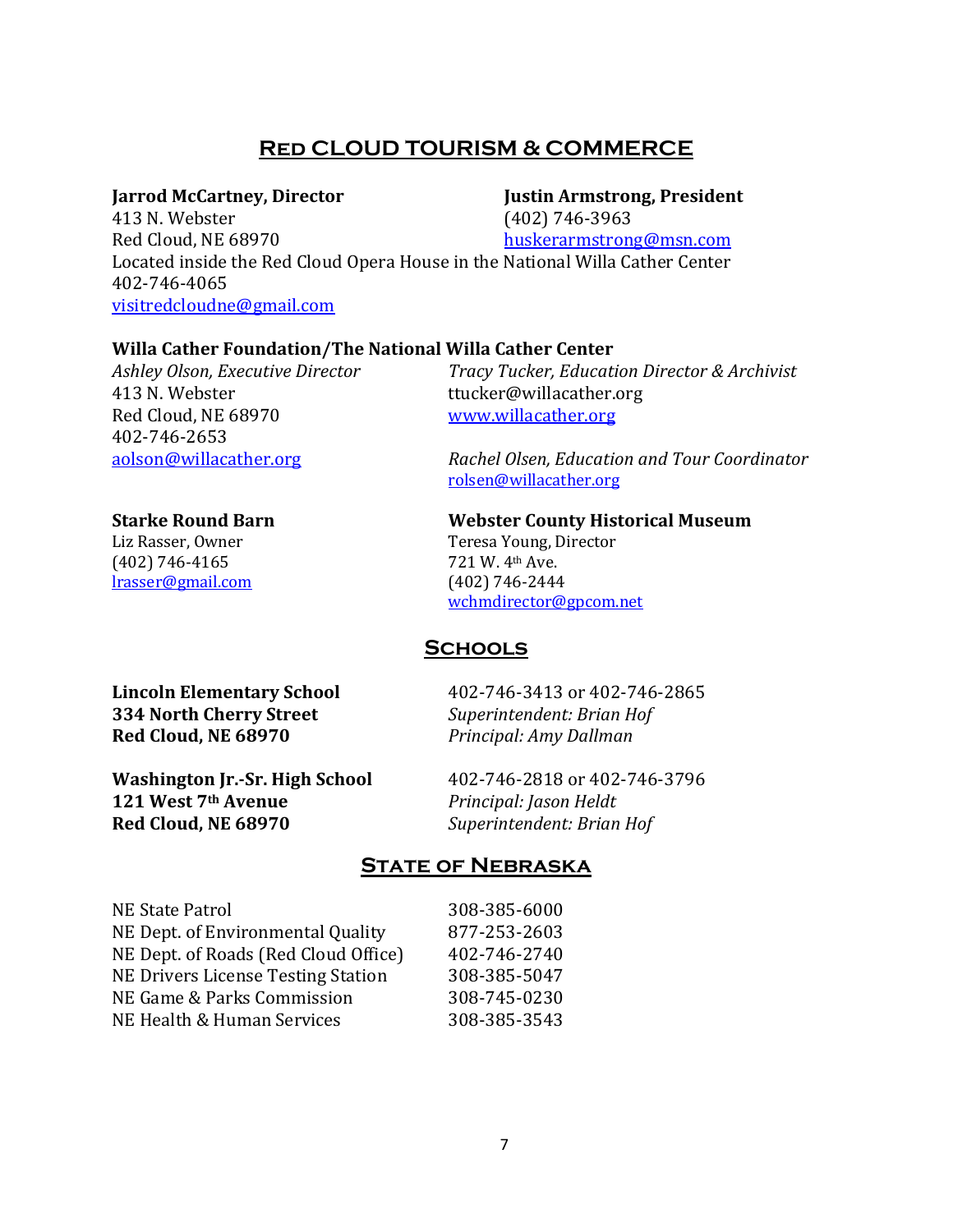## **U.S. Government**

| Red Cloud Post Office          | 402-746-2800 |
|--------------------------------|--------------|
| USDA Farm Service Agency (FSA) | 402-746-2204 |

## **Medical**

| Landgren Dental                          | 402-746-3131 |
|------------------------------------------|--------------|
| <b>Main Street Clinic</b>                | 402-746-2282 |
| <b>Red Cloud Animal Health</b>           | 402-746-2448 |
| Red Cloud Chiropractic Clinic            | 402-746-3435 |
| Village Pharmacy                         | 402-746-3335 |
| <b>Webster County Clinic</b>             | 402-746-5614 |
| <b>Webster County Community Hospital</b> | 402-746-5600 |
|                                          |              |

## **Emergency Numbers**

| All Emergencies         | 911          |
|-------------------------|--------------|
| Poison Control          | 800-955-9119 |
| Fire (Non-Emergency)    | 402-746-3612 |
| Police (Non-Emergency)  | 402-746-3612 |
| Sheriff (Non-Emergency) | 402-746-2722 |
|                         |              |

## **The Valley Child Development Center**



500 West "A" Ave. *Director: Meggan Messersmith* 402-746-5110 facebook.com/TheValleyChildDevelopmentCenter/